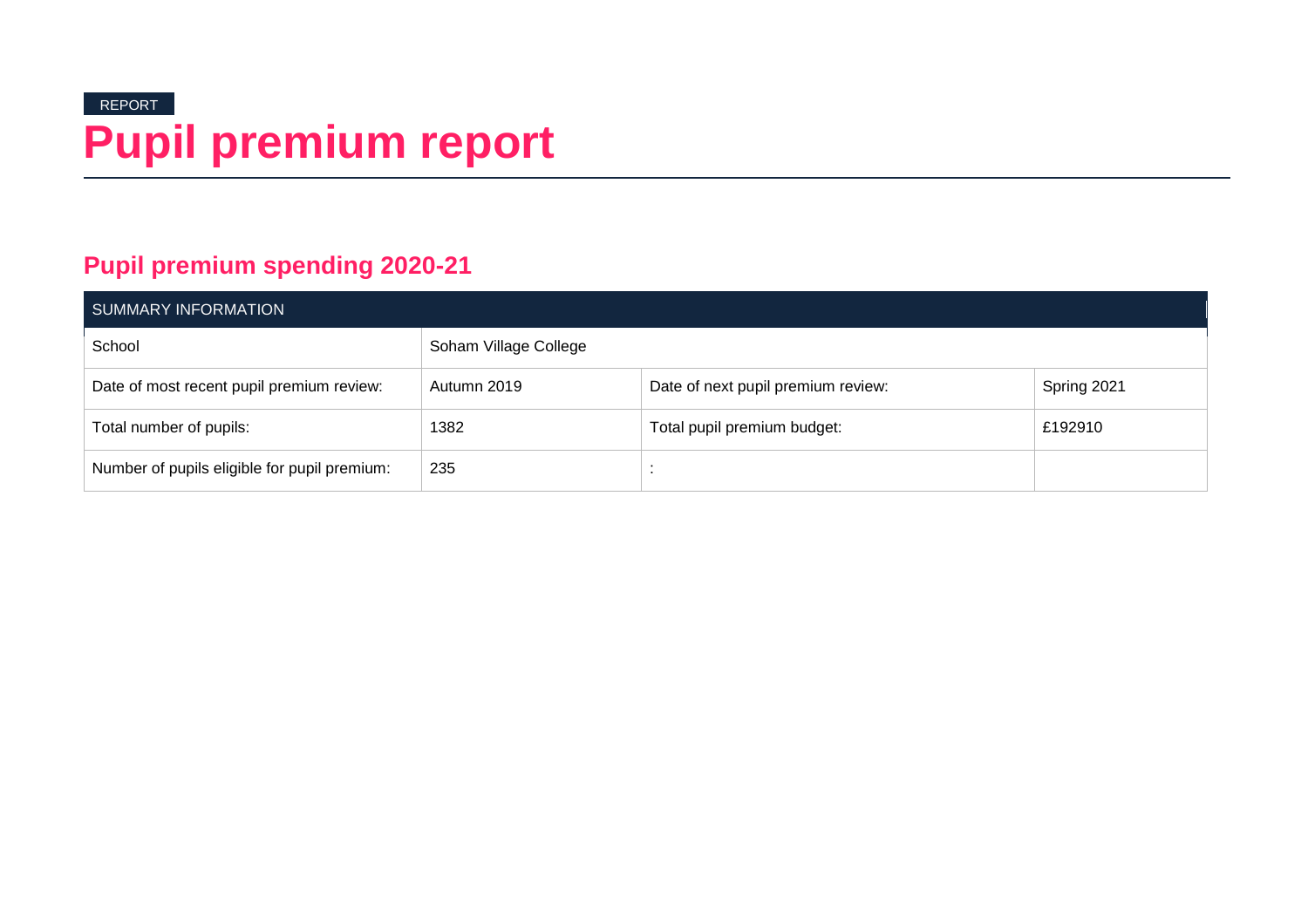### STRATEGY STATEMENT

- One of this year's main priorities is ensuring that disadvantaged students catch up from missed learning over the lockdown period is targeted and effective. We are well aware that disadvantaged students are far more likely to have to have struggled to engage with remote learning and indeed engagement data for this time period shows this. It also the case that catch up funding and the NTP have been put in place to address this and as a school we are determined that through rigorous identification of need and monitoring of the effective use of both, we will ensure the most effective catch up for our disadvantaged students.
- The ownership of part of the PPG to subject areas, allowing them to bid for money through a PP plan and then evaluate the use of the PP money, through a RAG rated action plan is continuing to work well and there is an added emphasis this year on catch up and closing the gap. It ensures that all departments regularly review their use of PP money.
- **Our core approach at SVC is to:**
	- Focus on high quality teaching to ensure good progress for all groups, including PPG students
	- ii) Provide individual intervention, where appropriate to help narrow the gap between PPG students and other students
- iii) To provide funding and opportunities for PPG students to take away barriers to learning and ensure that PPG students have the same educational opportunities as other students.
- The overall aims SVC pupil premium strategy
	- o For SVC PP students to at least make the same progress as others nationally
	- $\circ$  To raise the in-school attainment of both disadvantaged pupils and their peers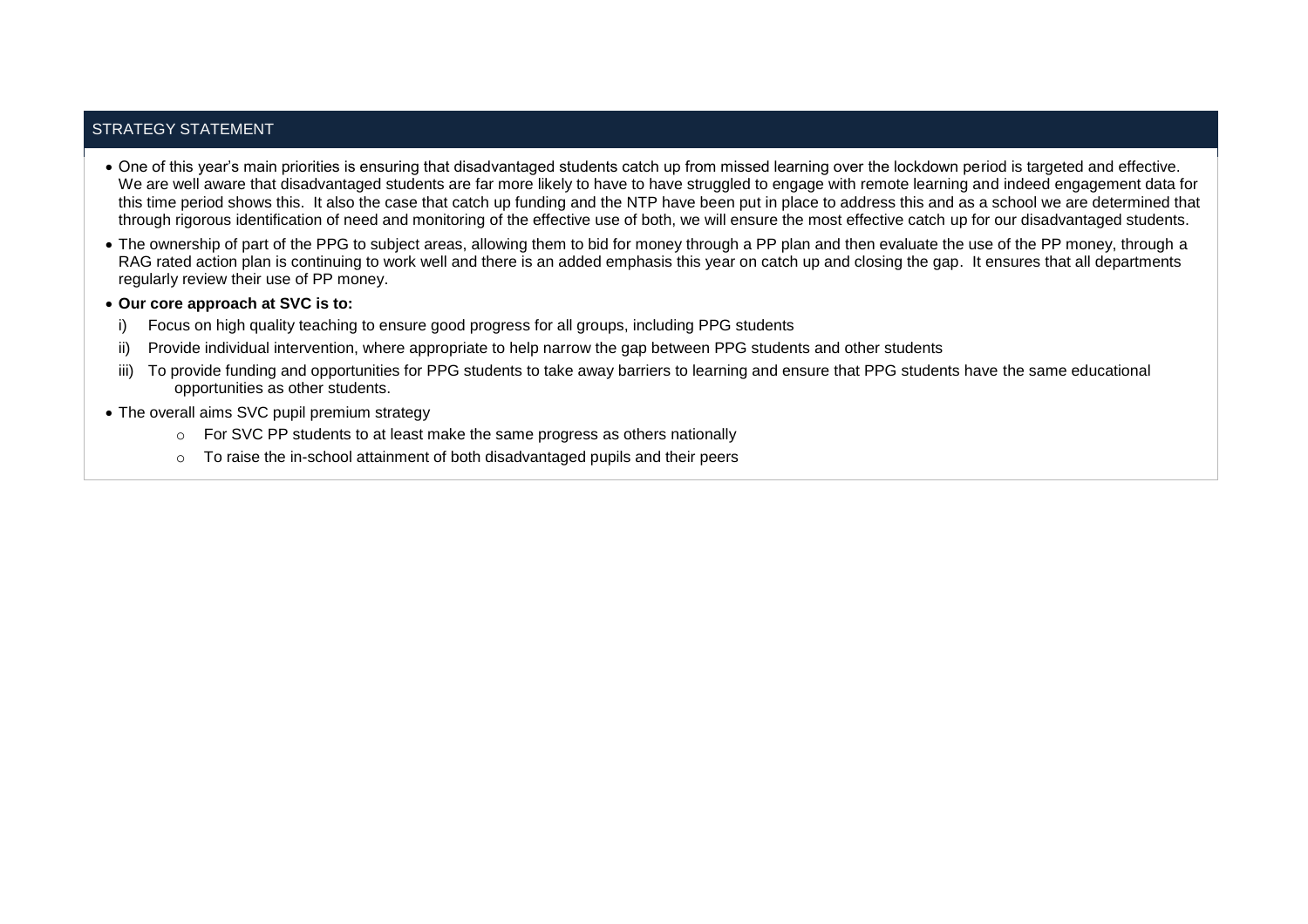### **Assessment information**

| END OF KS4 (FOR SECONDARY SCHOOLS) |                                  |                            |                            |  |
|------------------------------------|----------------------------------|----------------------------|----------------------------|--|
|                                    | Pupils eligible for PP           | Pupils not eligible for PP |                            |  |
|                                    | <b>SVC</b>                       | School average<br>(2019)   | National average<br>(2018) |  |
| % achieving 9-4 English and maths  | 56.5% (44.6%<br>nationally 2018) | 74.6%                      | 64.4                       |  |
| Progress 8 score average           | 0.02                             | 0.47                       | 0                          |  |
| Attainment 8 score average         | 4.0                              | 5.5                        |                            |  |

## **Barriers to learning**

|   | Academic barriers: (issues addressed in school)                                                                                                                                                                                    |
|---|------------------------------------------------------------------------------------------------------------------------------------------------------------------------------------------------------------------------------------|
| A | Engagement with remote learning, during lockdown, was much lower among disadvantaged students than other students. Lost learning during this<br>time, now needs to be caught up, in order to ensure that the gap doesn't increase. |
| B | Progress at KS4 is much lower in comparison with non PPG students, despite similar levels of progress at KS3                                                                                                                       |
| C | Higher prior ability students underachievement is consistent throughout all year groups. Lack of organisation, resilience and aspiration affect the<br>outcomes for some of that group                                             |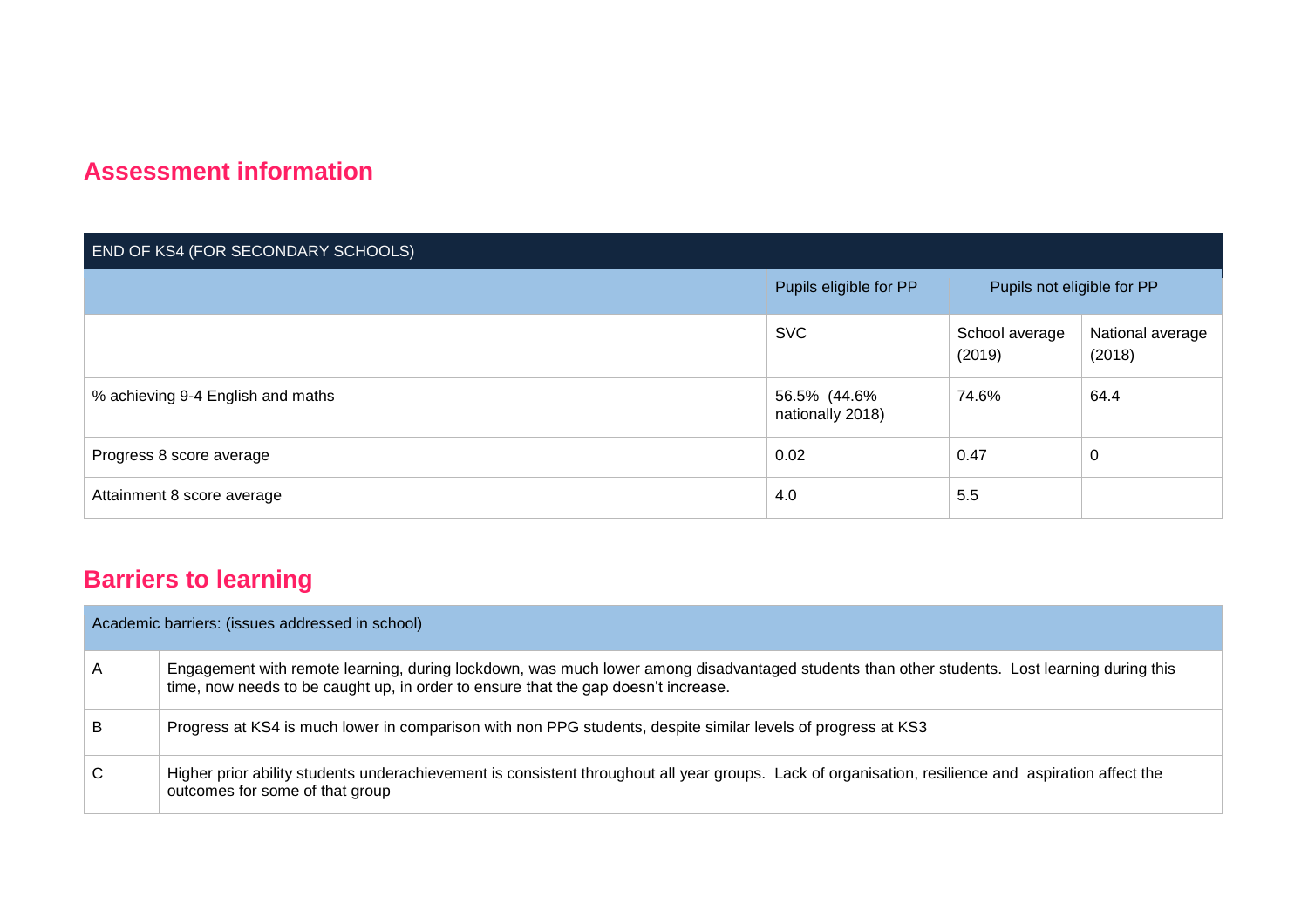| High proportion of PPG students are SEND. 26% of PPG students have SEN compared to 13% of non PPG students. PPG SEND students |
|-------------------------------------------------------------------------------------------------------------------------------|
| achievement is currently below average PPG achievement.                                                                       |

| External barriers (issues which require action outside school)                                                                                               |
|--------------------------------------------------------------------------------------------------------------------------------------------------------------|
| Attendance of PPG students is lower than non PPG students and they make up a higher proportion of persistent absentees.                                      |
| Poor parental engagement for some PPG students. Lack of support with remote learning, homework, non-attendance at parents evenings and<br>information events |

| Desired outcomes |                                                                                                                                                                                                                                                                         | Success criteria                                                                                               |
|------------------|-------------------------------------------------------------------------------------------------------------------------------------------------------------------------------------------------------------------------------------------------------------------------|----------------------------------------------------------------------------------------------------------------|
| A                | Disadvantaged students who did not engage with remote learning, and/or have significant gaps in<br>learning are identified and effective interventions are put in place to close the gap between them and<br>their peers.                                               | Those who struggled with remote learning<br>have reduced gaps in residuals at the end<br>of the academic year. |
| B                | PPG students make similar progress to their peers at KS4. Monitor gaps in average residual/P8 every<br>term and ensure individual PPG students are prioritized for intervention where appropriate. ARC project<br>identifies and shares good practice already in place. | Gaps in residuals at the end of year 10 and<br>11 are reduced.                                                 |
| C                | HPA PPG students make progress in line with their peers. PP aspirations project to focus on HPA and<br>mentoring in place at KS4                                                                                                                                        | The gap between HPA PPG students and<br>their peers in all years is reduced.                                   |
| D                | PPG SEND students receive the support they need to engage and progress positively. Ongoing liaison<br>between HoF and SENCOs.                                                                                                                                           | The gap between SEND PPG students and<br>their peers in all years is reduced                                   |
| Е                | PPG students improve levels of attendance and levels of persistent absenteeism reduce within the group.<br>Close monitoring and intervention from attendance lead and lower thresholds for PPG students                                                                 | PPG students attendance and engagement<br>improve                                                              |
|                  | Contact with some PPG parents before Parents Evenings to encourage attendance.                                                                                                                                                                                          | PPG parents more involved in children's<br>education.                                                          |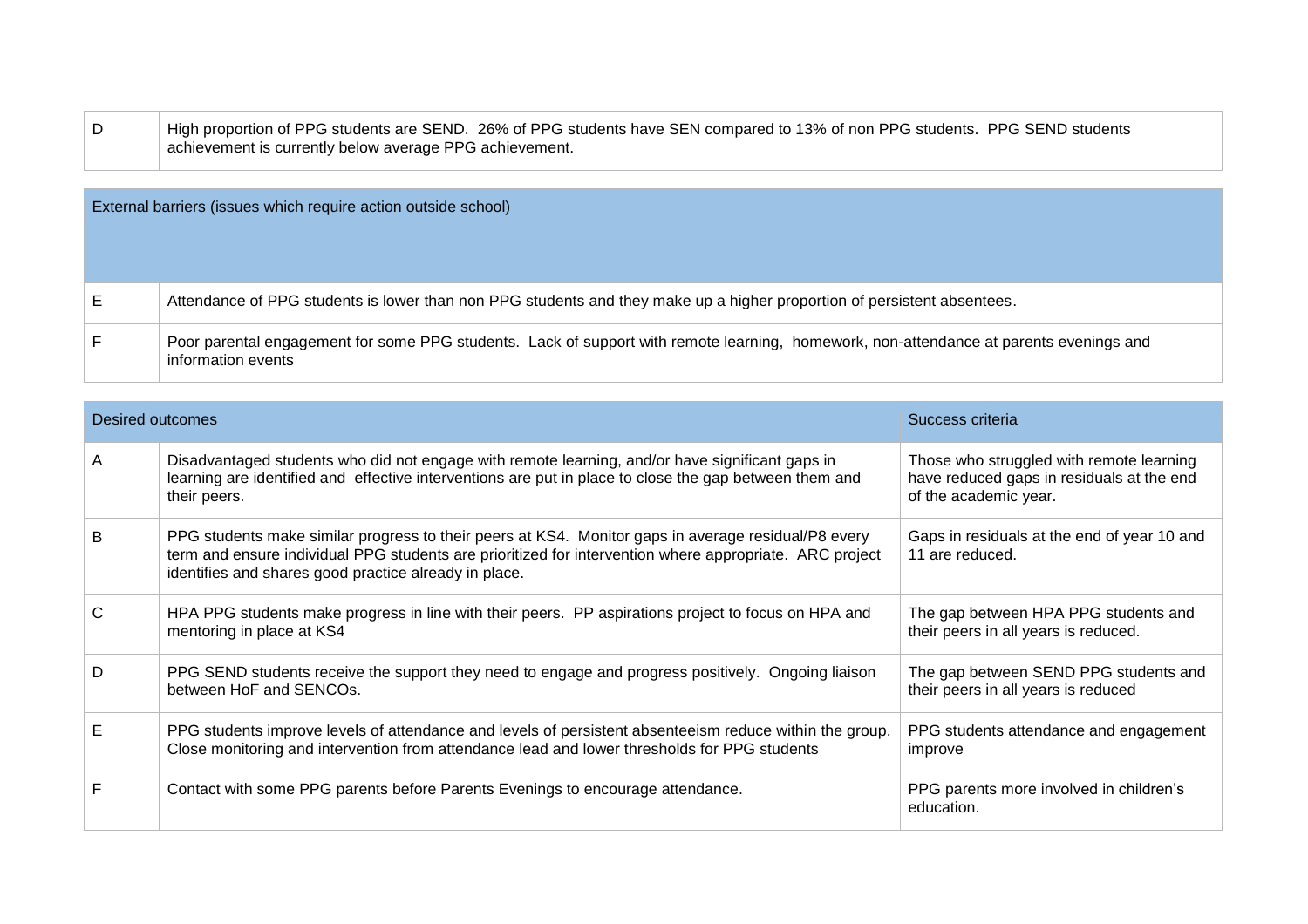# **Planned expenditure for current academic year**

| PLANNED EXPENDITURE                                                                                             |                                                                                                                                                                                           |                                                                                                                      |                                                                                                        |                                           |                               |  |  |
|-----------------------------------------------------------------------------------------------------------------|-------------------------------------------------------------------------------------------------------------------------------------------------------------------------------------------|----------------------------------------------------------------------------------------------------------------------|--------------------------------------------------------------------------------------------------------|-------------------------------------------|-------------------------------|--|--|
|                                                                                                                 | ACADEMIC YEAR 2020-21                                                                                                                                                                     |                                                                                                                      |                                                                                                        |                                           |                               |  |  |
| Quality of teaching                                                                                             |                                                                                                                                                                                           |                                                                                                                      |                                                                                                        |                                           |                               |  |  |
| Intended outcome                                                                                                | Action                                                                                                                                                                                    | What's the evidence and<br>rationale for this choice?                                                                | How will you make sure it's<br>implemented well?                                                       | Staff lead                                | When will you<br>review this? |  |  |
| Students who struggled<br>to engage with remote<br>learning have caught<br>up with their peers                  | All departments to<br>have a catch up plan<br>in place that clearly<br>outlines identification<br>and actions.                                                                            | Departments regularly review<br>impact of PP intervention and<br>adjust their interventions in line<br>with evidence | PP plans and RAG rated reviews<br>from departments.<br>Lesson observations. SEFs                       | <b>MWilcox</b><br>HoDs                    | January 2021                  |  |  |
| Ensure all PPG<br>students are making<br>good progress in<br><b>English and Maths</b>                           | Extra classes in all<br>year groups. This<br>allows for smaller<br>groups sizes,<br>particularly with low<br>prior attainers.                                                             | EEF Toolkit: Reducing class sizes<br>$3+$ months                                                                     | Liaison with Directors of English and<br>Maths. Progress checks to highlight<br>areas for intervention | R.Hollingworth<br>J.MacIntyre<br>M.Wilcox | January 2021                  |  |  |
| High profile of PPG<br>students with all staff to<br>ensure that they are<br>supported across the<br>curriculum | All staff to use G4S to<br>identify PPG students<br>on seating plans.<br>Lesson plans identify<br>PPG students. All<br>departments provide<br>PPG plan and review<br>of previous actions. | Departments regularly review impact<br>of PP intervention and adjust their<br>interventions in line with evidence.   | PP plans and RAG rated reviews<br>from departments.<br>Lesson observations, SEFs                       | M.Wilcox<br>HoDs                          | Summer 2021                   |  |  |
|                                                                                                                 |                                                                                                                                                                                           |                                                                                                                      |                                                                                                        | Total budgeted cost:                      | £46000                        |  |  |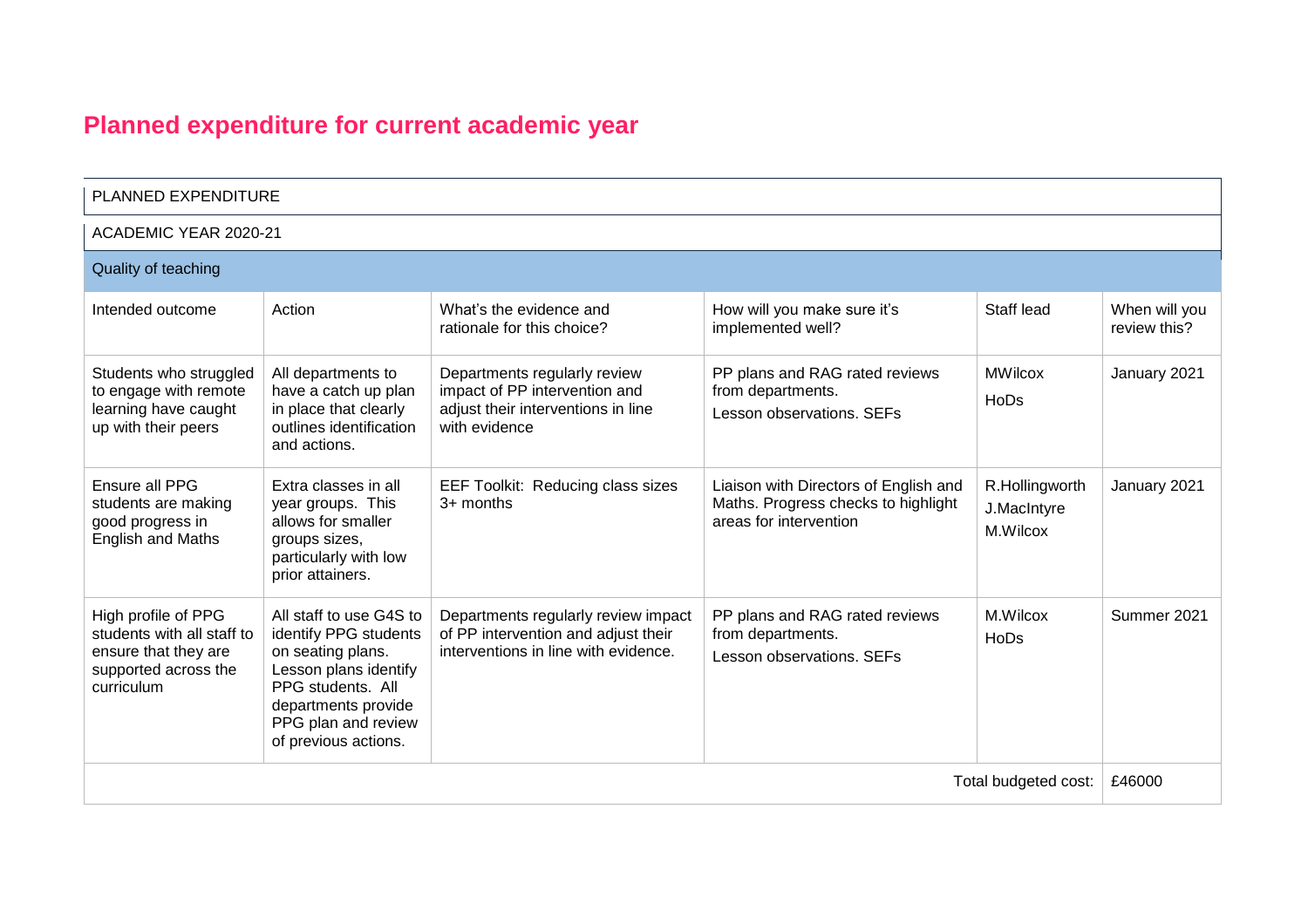| <b>Targeted support</b>                                                          |                                                                                         |                                                       |                                                                                                               |                 |                               |  |
|----------------------------------------------------------------------------------|-----------------------------------------------------------------------------------------|-------------------------------------------------------|---------------------------------------------------------------------------------------------------------------|-----------------|-------------------------------|--|
| Intended outcome                                                                 | Action                                                                                  | What's the evidence and<br>rationale for this choice? | How will you make sure it's<br>implemented well?                                                              | Staff lead      | When will you<br>review this? |  |
| To support PPG<br>students identified as<br>needing catch up                     | Use of NTP tutoring<br>sessions to help with<br>targeted catch up.                      | EEF Toolkit: Small group tuition<br>$4+$ months       | Careful selection of tutors. Close<br>collaboration between school and<br>tutors.                             | M.Wilcox        | Spring 2021                   |  |
| To support<br>underachieving PPG<br>students in specific<br>subjects             | Small group pre and<br>post exam sessions,<br>subject specific<br>intervention sessions | EEF Toolkit: Small group tuition 4+<br>months         | Analysis of performance data for<br>students involved. HoF monitor and<br>review.                             | HoF<br>M.Wilcox | Spring 2021                   |  |
| To support a small<br>group of PPG students<br>through the option 8<br>programme | Students removed<br>from one GCSE<br>option and have 6<br>hours of study time           | EEF Toolkit: Small group tuition 4+<br>months         | A Roberts to oversee and review.<br>Monitoring of performance data for<br>students involved on a termly basis | A.Roberts       | Summer 2021                   |  |
| To support targeted<br>PSG students in<br><b>English and Maths</b>               | One to one tuition for<br>a small group of PPG<br>students                              | EEF Toolkit: One to One tuition 5+<br>months          | Monitoring of progress of individual<br>students in English and Maths.<br>Feedback from tutors                | M.Wilcox        | Termly                        |  |
| Total budgeted cost:                                                             |                                                                                         |                                                       |                                                                                                               |                 |                               |  |
| Other approaches                                                                 |                                                                                         |                                                       |                                                                                                               |                 |                               |  |
| Intended outcome                                                                 | Action                                                                                  | What's the evidence and<br>rationale for this choice? | How will you make sure it's<br>implemented well?                                                              | Staff lead      | When will you<br>review this? |  |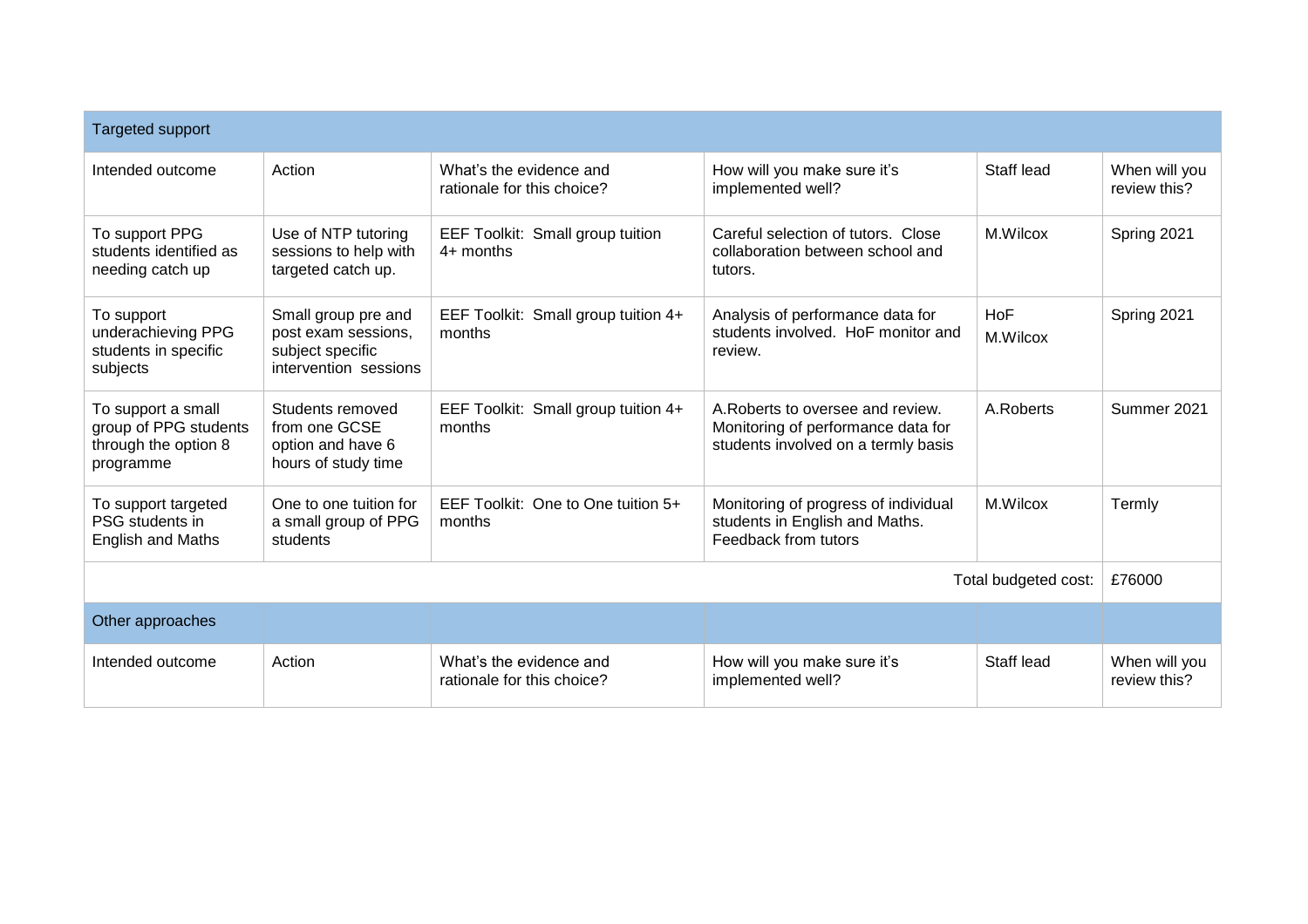| To improve attendance<br>of PPG students                                                                              | Contributing to the<br>salaries of student<br>services, attendance<br>lead, family worker<br>and counselling<br>(based on 17% of<br>students being PP)<br>Introduction of new<br>TLR3a focusing on<br>PPG year 7 students<br>attendance. | Concerns around PPG students<br>attendance and higher levels of<br>persistent absenteeism. Experience<br>shows PPG students often need a<br>higher level of support                                                 | Weekly monitoring of PPG<br>attendance and PA                                                                                                                                         | R.Pearce<br>M.Wilcox                     | Termly      |
|-----------------------------------------------------------------------------------------------------------------------|------------------------------------------------------------------------------------------------------------------------------------------------------------------------------------------------------------------------------------------|---------------------------------------------------------------------------------------------------------------------------------------------------------------------------------------------------------------------|---------------------------------------------------------------------------------------------------------------------------------------------------------------------------------------|------------------------------------------|-------------|
| To improve behavior<br>and well-being of PPG<br>students                                                              | Contributing to the<br>salaries of student<br>services, attendance<br>lead, family worker<br>and counselling<br>(based on 17% of<br>students being PP)                                                                                   | <b>EEF Toolkit: Behaviour interventions</b><br>3+ months.                                                                                                                                                           | Log of names of those with support.<br>Liaison with HoY about PPG<br>students                                                                                                         | A.Roberts<br>F.Nieuwoudt<br>HoY          | Summer 2021 |
| To help PPG students<br>make successful<br>transitions (from<br>primary to SVC, KS3 to<br>KS4 and SVC to post-<br>16) | Ever-Ready induction<br>day programme for<br>PPG students,<br>individual options<br>interviews for all PPG<br>students, individual<br>IAG interviews and<br>targeted post16<br>preparation for PPG<br>students                           | Experience shows that PPG need an<br>increased level of support from<br>school at transition points. To help<br>reduce second year NEET PPG<br>students and improve progress for<br>PPG students in years 7 and 10. | IAG programme reviewed termly by<br>N.Oakhill and M.Wilcox.<br>Year 9 students interviewed about<br>options experience.<br>Monitoring options changes.<br>Monitoring of PPG in year 7 | M.Wilcox<br>R.Pearce<br>N.Oakhill<br>HoY | Termly      |
|                                                                                                                       |                                                                                                                                                                                                                                          |                                                                                                                                                                                                                     |                                                                                                                                                                                       | Total budgeted cost:                     | £73000      |

ADDITIONAL INFORMATION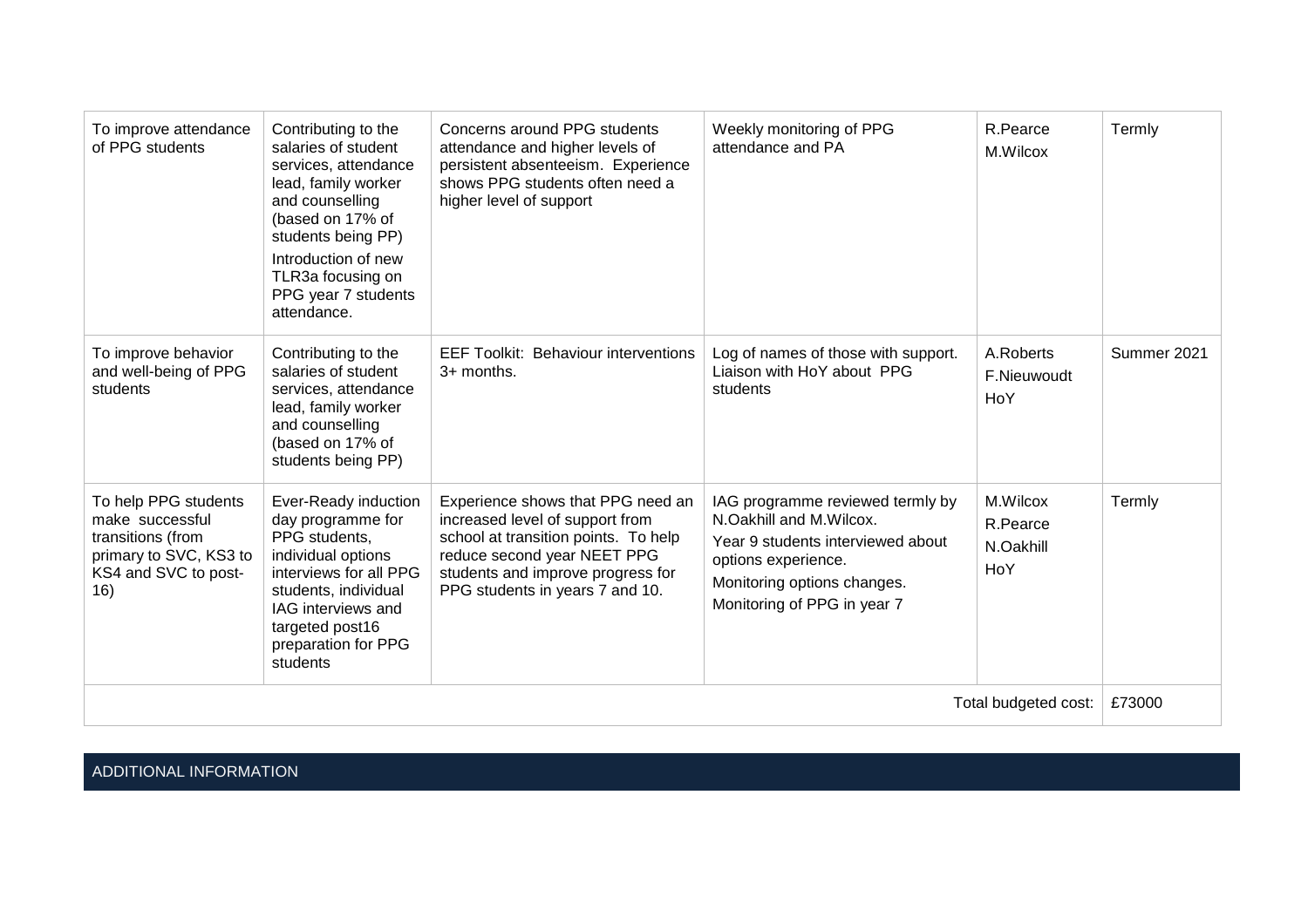#### ADDITIONAL INFORMATION

- PLEASE NOTE THE MARCH 2020 REVIEW HAS BEEN DELIBERATELY LEFT IN, TO SHOW A CLEAR REVIEW OF SCHOOL ACTIONS UP UNTIL LOCKDOWN.
- PPG REPORTING TO THE DfE WILL COVER 2019-2021, FOCUSING ON 2020-21
- •
- Impact of PPG grant funding September 2020 (KS4 results based on Centre Assessed Grades)
- Summary of disadvantaged students' outcomes: Positive P8 score in 2020, which was in line with 2019 results.
- In March 2020 , the class of 2020 had an average P8 score of -0.36, compared the class of 2019, who had an average P8 score of -0.37 at the same point. This would suggest that their P8 by the end of the academic year was on track to be at or just above 0, which would be in line with students nationally. The results that were awarded, places the average P8 score for PP students at 0
- In 2019 the progress of our disadvantaged students was considerably better than the progress of disadvantaged students nationally and in line with all students nationally. There is no national data this year to provide a comparison.
- In the class of 2021, in April, there was a 1.0 difference in P8 score between PPG students and there peers. We will have a much more accurate snapshot following the mocks as to where this group is regarding progress.
- In KS3 PPG progress is difficult to gauge due to the lockdown. PPG student engagement with home learning was poor and catching those students up, is one of the priorities this academic year.

#### LOCKDOWN

69% of those students who were invited to attend school during lockdown, were students in receipt of PPG, which is 47% of all PPG students.

As well as those students who attended, there were a number of students who had enhanced welfare checks from a dedicated team, 66% of whom were in receipt of PPG.

As a school we provided 15 desktop computers to PPG students at the start of the lockdown, to ensure that they were able to access work. In June, once the government laptops had arrived in school, we provided 22 laptops and 9 wifi hotspots of PPG students. Paper copies of work were also provided to some students where appropriate.

The students still have the desktops and the year 10/11 students have been allowed to keep hold of the laptops.

The pastoral team also made a number of referrals to the local foodbank for some of our PPG students.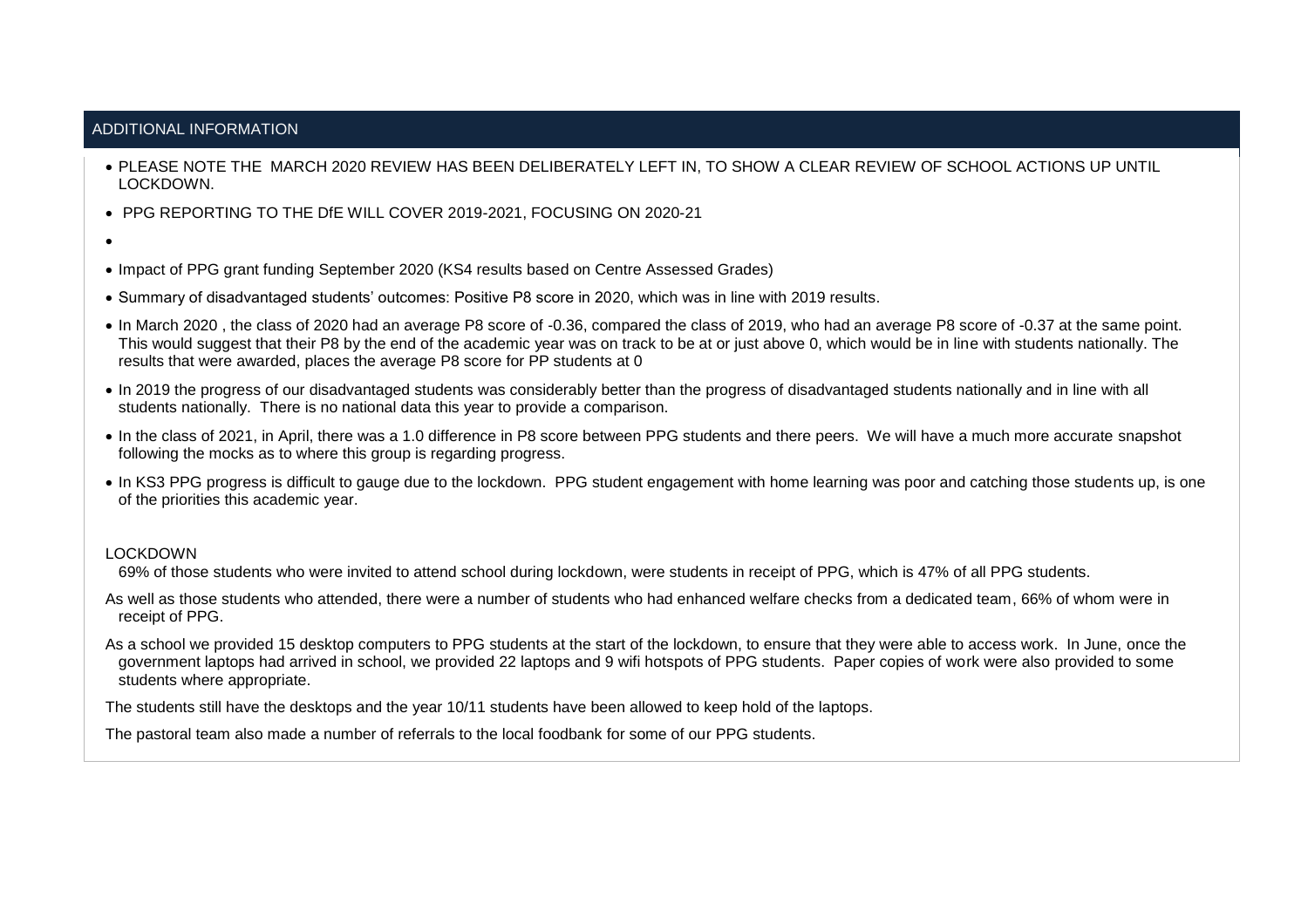| <b>MID YEAR REVIEW</b>                                                                                          |                                                                                                                                                                                           |                                                                                                                    |                                                                                                        |                                           |                               |  |  |
|-----------------------------------------------------------------------------------------------------------------|-------------------------------------------------------------------------------------------------------------------------------------------------------------------------------------------|--------------------------------------------------------------------------------------------------------------------|--------------------------------------------------------------------------------------------------------|-------------------------------------------|-------------------------------|--|--|
|                                                                                                                 | ACADEMIC YEAR 2019-20                                                                                                                                                                     |                                                                                                                    |                                                                                                        |                                           |                               |  |  |
| Quality of teaching                                                                                             |                                                                                                                                                                                           |                                                                                                                    |                                                                                                        |                                           |                               |  |  |
| Intended outcome                                                                                                | Action                                                                                                                                                                                    | What's the evidence and<br>rationale for this choice?                                                              | How will you make sure it's<br>implemented well?                                                       | Staff lead                                | When will you<br>review this? |  |  |
| Ensure all PPG<br>students are making<br>good progress in<br><b>English and Maths</b>                           | Extra classes in all<br>year groups. This<br>allows for smaller<br>groups sizes,<br>particularly with low<br>prior attainers.                                                             | EEF Toolkit: Reducing class sizes<br>$3+$ months                                                                   | Liaison with Directors of English and<br>Maths. Progress checks to highlight<br>areas for intervention | R.Hollingworth<br>J.MacIntyre<br>M.Wilcox | Spring 2020                   |  |  |
| High profile of PPG<br>students with all staff to<br>ensure that they are<br>supported across the<br>curriculum | All staff to use G4S to<br>identify PPG students<br>on seating plans.<br>Lesson plans identify<br>PPG students. All<br>departments provide<br>PPG plan and review<br>of previous actions. | Departments regularly review impact<br>of PP intervention and adjust their<br>interventions in line with evidence. | PP plans and RAG rated reviews<br>from departments.<br>Lesson observations, SEFs                       | M.Wilcox                                  | Summer 2020                   |  |  |
| Total budgeted cost:                                                                                            |                                                                                                                                                                                           |                                                                                                                    |                                                                                                        |                                           | £55000                        |  |  |
| <b>Targeted support</b>                                                                                         |                                                                                                                                                                                           |                                                                                                                    |                                                                                                        |                                           |                               |  |  |
| Intended outcome                                                                                                | Action                                                                                                                                                                                    | What's the evidence and<br>rationale for this choice?                                                              | How will you make sure it's<br>implemented well?                                                       | Staff lead                                | When will you<br>review this? |  |  |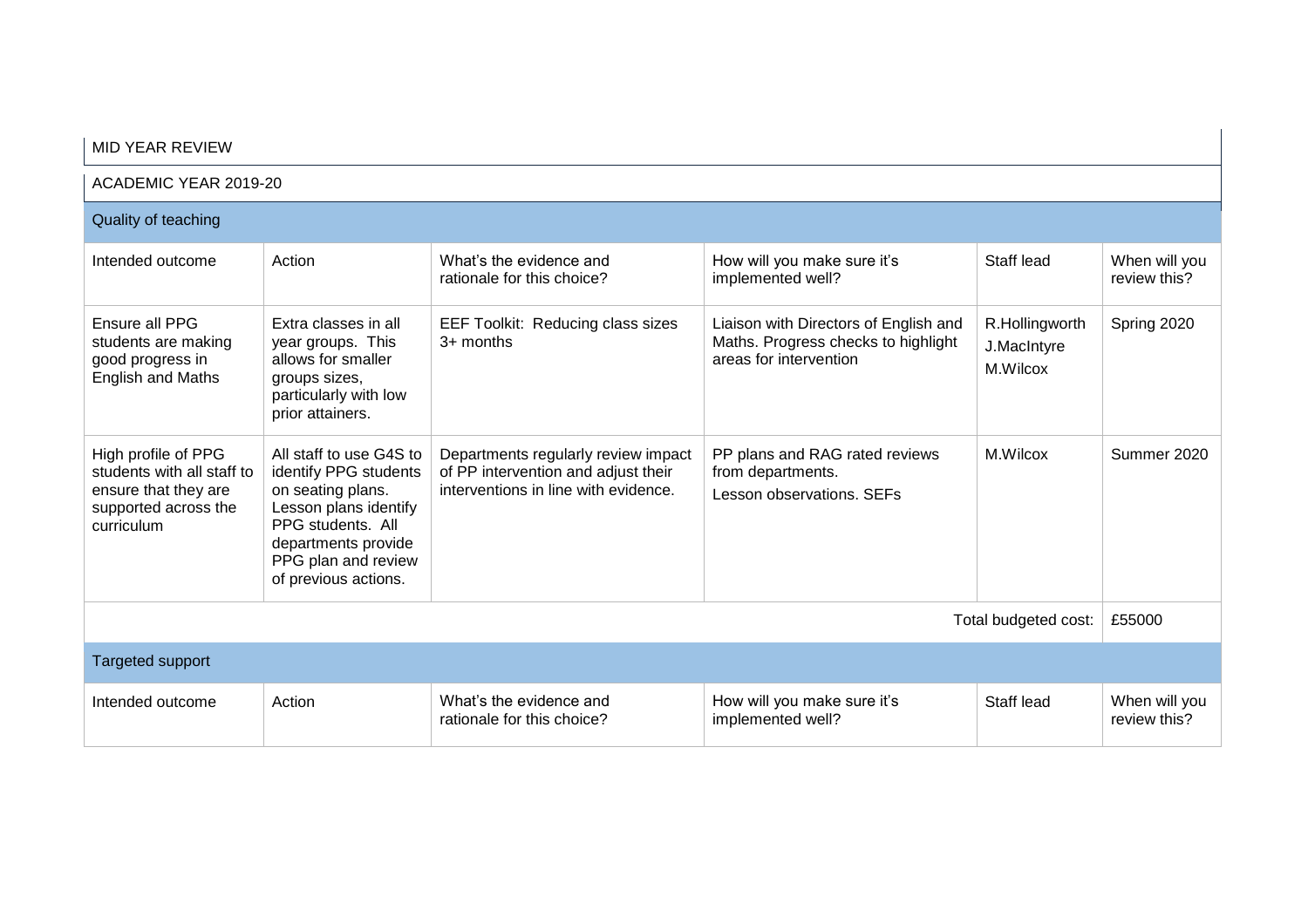| To support<br>underachieving PPG<br>students in specific<br>subjects             | Small group pre and<br>post exam sessions,<br>subject specific<br>intervention sessions | EEF Toolkit: Small group tuition 4+<br>months         | Analysis of performance data for<br>students involved. HoF monitor and<br>review.                              | <b>HoF</b><br>M.Wilcox | Spring 2020                   |
|----------------------------------------------------------------------------------|-----------------------------------------------------------------------------------------|-------------------------------------------------------|----------------------------------------------------------------------------------------------------------------|------------------------|-------------------------------|
|                                                                                  |                                                                                         |                                                       |                                                                                                                |                        |                               |
| To support a small<br>group of PPG students<br>through the option 8<br>programme | Students removed<br>from one GCSE<br>option and have 6<br>hours of study time           | EEF Toolkit: Small group tuition 4+<br>months         | A. Roberts to oversee and review.<br>Monitoring of performance data for<br>students involved on a termly basis | A.Roberts              | Summer 2020                   |
| To support targeted<br>PSG students in<br><b>English and Maths</b>               | One to one tuition for<br>a small group of PPG<br>students                              | EEF Toolkit: One to One tuition 5+<br>months          | Monitoring of progress of individual<br>students in English and Maths.<br>Feedback from tutors                 | M.Wilcox               | Termly                        |
| Total budgeted cost:                                                             |                                                                                         |                                                       |                                                                                                                |                        | £85000                        |
|                                                                                  |                                                                                         |                                                       |                                                                                                                |                        |                               |
| Other approaches                                                                 |                                                                                         |                                                       |                                                                                                                |                        |                               |
| Intended outcome                                                                 | Action                                                                                  | What's the evidence and<br>rationale for this choice? | How will you make sure it's<br>implemented well?                                                               | Staff lead             | When will you<br>review this? |